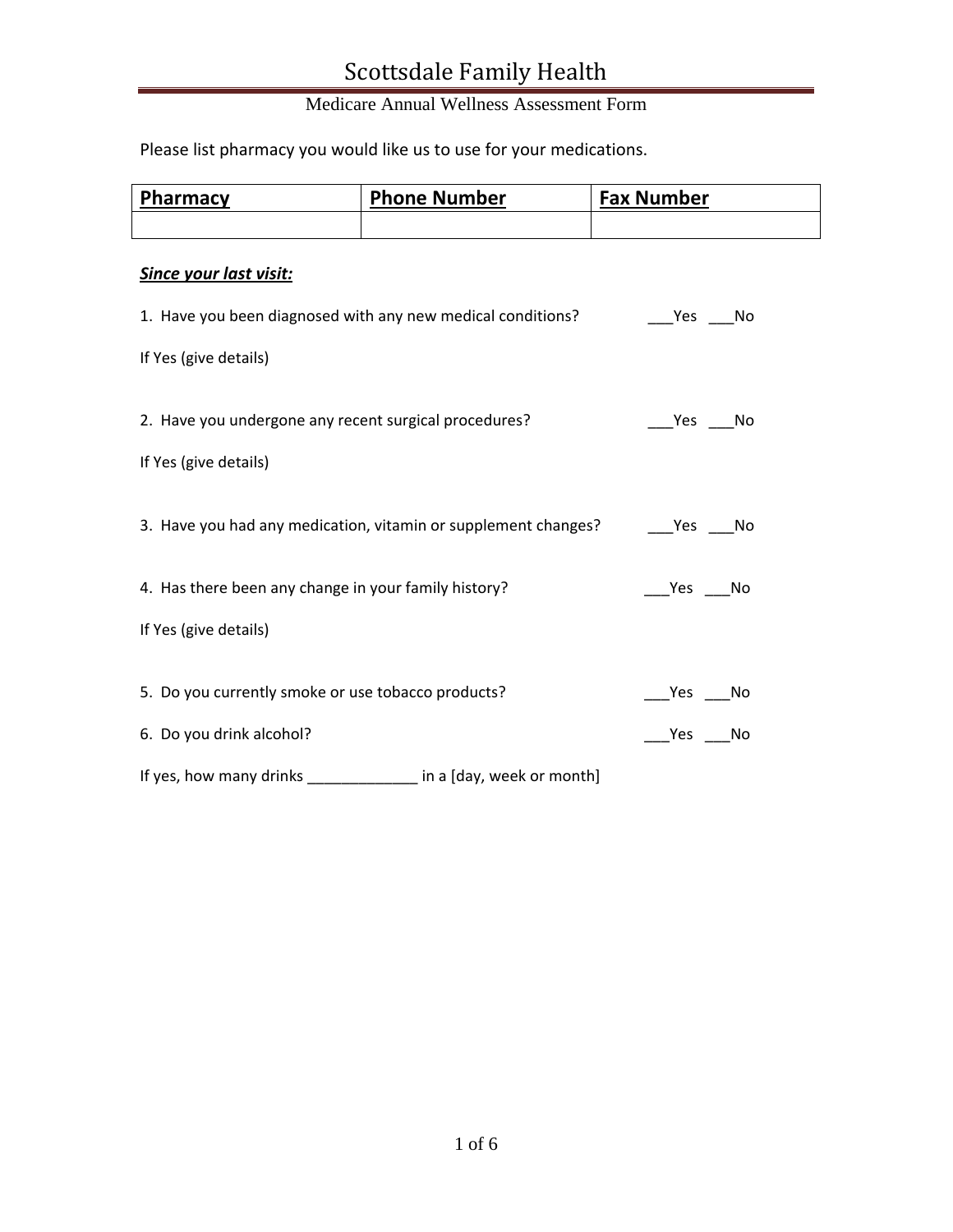Medicare Annual Wellness Assessment Form

## Medication List: (please list all medications you are taking *OR ATTACH LIST*)

| Medication | Dose | Frequency |
|------------|------|-----------|
| 1.         |      |           |
| 2.         |      |           |
| 3.         |      |           |
| 4.         |      |           |
| 5.         |      |           |
| 6.         |      |           |
| 7.         |      |           |
| 8.         |      |           |
| 9.         |      |           |
| 10.        |      |           |
| 11.        |      |           |
| 12.        |      |           |
| 13.        |      |           |
| 14.        |      |           |

[Note : include inhalers, nasal sprays, etc]

## Allergy List: (please list all allergies you have to medications *OR ATTACH LIST*)

| <b>Medication Allergy</b> | Reaction |
|---------------------------|----------|
|                           |          |
|                           |          |
|                           |          |
|                           |          |
|                           |          |

## Provider List: (please list any other doctors/specialists you are seeing *OR ATTACH LIST*)

| Doctor | Specialty |
|--------|-----------|
|        |           |
|        |           |
|        |           |
|        |           |
|        |           |
|        |           |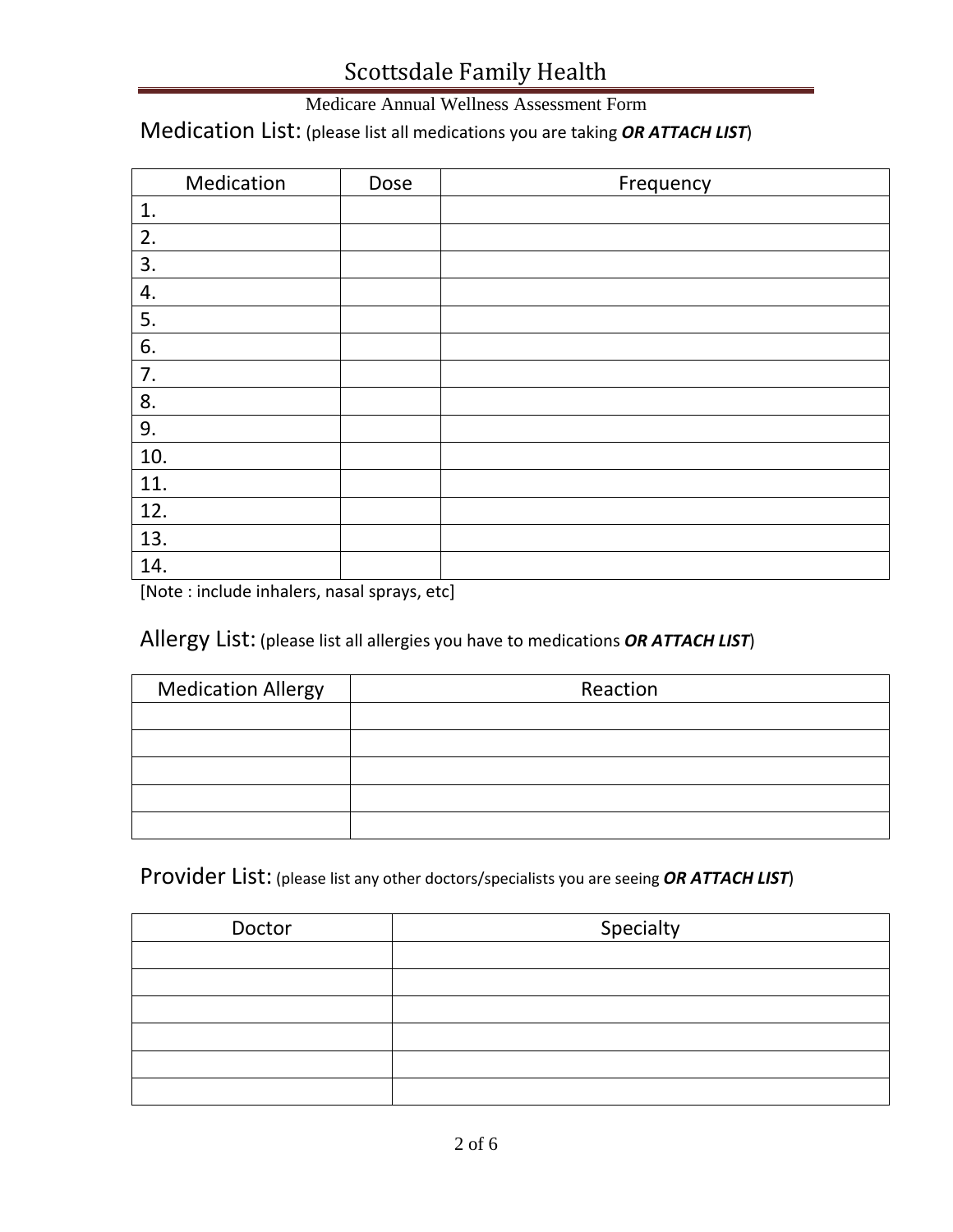Medicare Annual Wellness Assessment Form

| <b>Current activity level</b> (check which describes most accurately):                                                                                  |
|---------------------------------------------------------------------------------------------------------------------------------------------------------|
| Not much (sedentary) __Minimal __Active, but No Exercise Some Exercise                                                                                  |
|                                                                                                                                                         |
| Please describe your current diet (check all that apply):                                                                                               |
| __ Well-balanced, controlled portions ___ Unbalanced ___ Excessive Portions                                                                             |
| __ Low Salt __ Low Fat ___ Low Carbs _____ Restricted calories ( _____ cal/day)                                                                         |
|                                                                                                                                                         |
| <b>End of Life Planning</b>                                                                                                                             |
| Do you have a written advance directive, living will, power of attorney, or end of life<br>planning (such as resuscitation desire)?<br>_____Yes _____No |
| If yes, is this in your chart?                                                                                                                          |

Do you wish to discuss any end of life issues during this exam? \_\_\_\_\_\_Yes \_\_\_\_No

#### **Immunizations:**

Please list the last time you were vaccinated for the following:

| Name                        | Last Date of Vaccination |
|-----------------------------|--------------------------|
| Pneumonia Shot (Pneumovax)  |                          |
| Flu Shot (Influeza Vaccine) |                          |
| Shingles Vaccine (Zostavax) |                          |
| Tetanus Shot (DT, Td, Tdap) |                          |

#### **Preventative Testing:**

| Name                          | Date Last Done |
|-------------------------------|----------------|
| Colonoscopy                   |                |
| Electrocardiogram (EKG)       |                |
| <b>Cardiac Stress Testing</b> |                |
| Prostate Testing (males only) |                |
| Mammogram (females only)      |                |
| Pelvic Exam/PAP smear         |                |
| DEXA/Bone Scan                |                |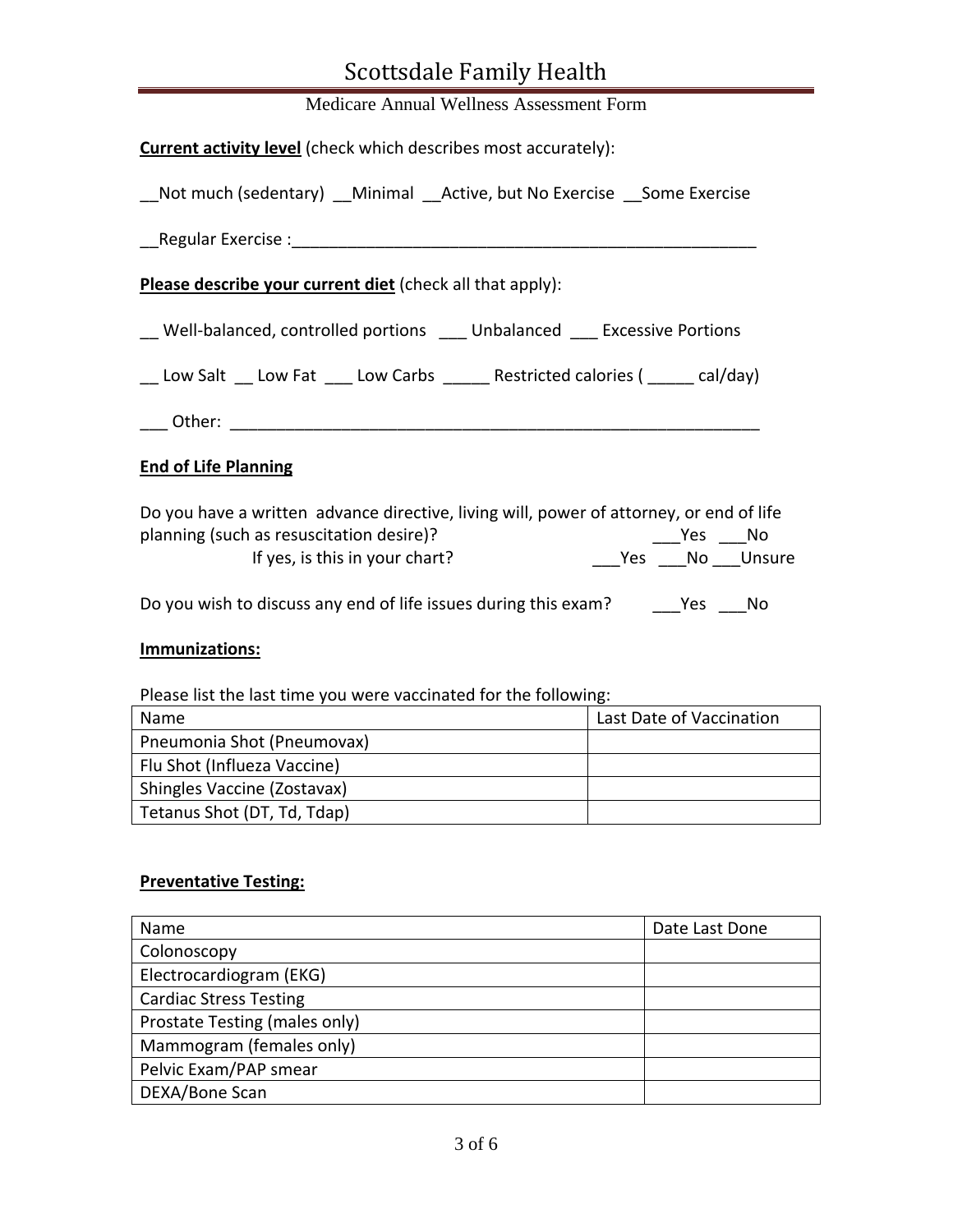### Medicare Annual Wellness Assessment Form

|                                                                | <b>YES</b> | <b>NO</b> |
|----------------------------------------------------------------|------------|-----------|
| In the last 2 weeks have you felt depressed?                   |            |           |
| Have you dropped any of your hobbies/interests?                |            |           |
| Do you prefer to stay at home rather than going out?           |            |           |
| Are you having significant trouble with your memory?           |            |           |
| Do you feel sad most of the time?                              |            |           |
|                                                                | <b>YES</b> | <b>NO</b> |
| Do you feel you have any significant memory problems?          |            |           |
| Have you forgotten what you had for dinner yesterday?          |            |           |
| Do you have to keep lists so you don't forget things?          |            |           |
| Do you frequently lose things at home or at work?              |            |           |
| Have you ever gotten lost while driving?                       |            |           |
| Have you ever forgotten why you are at a store or other place? |            |           |
| Have you had trouble balancing your checkbook lately?          |            |           |
| Do people often accuse you of repeating yourself?              |            |           |
|                                                                | <b>YES</b> | <b>NO</b> |
| Do you feel you have any significant safety concerns?          |            |           |
| Do you have any trouble seeing?                                |            |           |
| Do you have any trouble speaking?                              |            |           |
| Do you have any trouble hearing?                               |            |           |
| Do you have any trouble bathing?                               |            |           |
| Do you have any trouble dressing?                              |            |           |
| Do you have any trouble eating?                                |            |           |
| Do you feel unstable or unsteady when standing?                |            |           |
| Do you have any trouble using stairs, if you have them?        |            |           |
| Have you fallen or almost fallen in the last 60 days?          |            |           |
| Do you know of any fire hazards in your home?                  |            |           |
| Would you have any trouble getting 911 help if needed?         |            |           |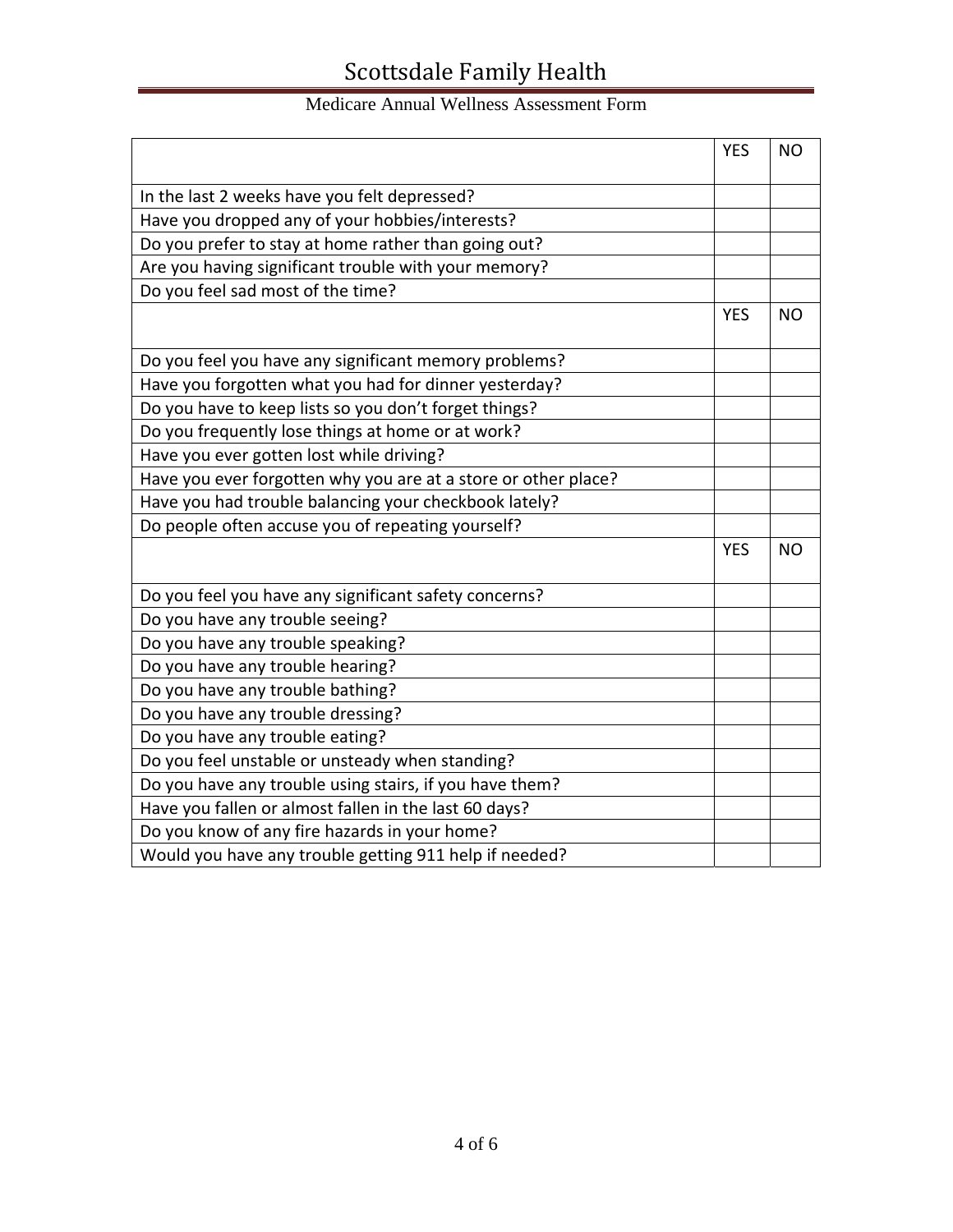Medicare Annual Wellness Assessment Form

#### *Check all that apply:*

General<sub>2</sub> □ Weight loss or gain □ Fatigue □ Fever or chills □ Weakness □ Trouble sleeping **Skin‐** □ Rashes □ Lumps □ Itching □ Dryness□ Color changes □ Hair and nail changes **Head‐** □ Headache □ Head injury **Ears-** □ Decreased hearing □ Ringing in ears (tinnitus) □ Earache□ Drainage **Eyes-** □ Vision Changes □ Glasses or contacts □ Pain □ Redness □ Blurry or double vision □ Flashing lights  $\Box$  Glaucoma  $\Box$  Cataracts **Nose-** □ Stuffiness □ Discharge □ Itching □ Nosebleeds□ Sinus pain **Throat‐** □ Teeth issues □ Gums □ Bleeding□ Dentures □ Sore tongue □ Dry mouth □ Sore throat □ Hoarseness □ Thrush □ Non-healing sores **Neck-**  $\Box$  Lumps  $\Box$  Swollen glands  $\Box$  Pain $\Box$  Stiffness **Breasts‐** □ Lumps □ Pain □ Discharge **Respiratory**<sup>-</sup>□ Cough □ Sputum□ Coughing up blood □ Shortness of breath  $\Box$  Wheezing  $\Box$  Painful breathing **Cardiovascular‐**□ Chest pain or discomfort □ Tightness □ Palpitations□ Shortness of breath with activity  $\Box$  Swelling in legs  $\Box$  Sudden awakening from sleep with shortness of breath **Gastrointestinal‐** □ Swallowing difficulties □ Heartburn □ Change in appetite □ Nausea □ Change in bowel habits □ Rectal bleeding □ Constipation □ Diarrhea □ Yellow eyes or skin **Urinary‐** □ Frequency □ Urgency □ Burning or pain □ Blood in urine(hematuria)  $\Box$  Incontinence  $\Box$  Change in urinary strength **Genital‐**  Males Only - $\Box$  Pain with sex  $\Box$  Hernia  $\Box$  Penile discharge  $\Box$  Sores  $\Box$  Masses or pain  $\Box$  Erectile dysfunction  $\Box$  STD's Females Only-  $\Box$  Pain with sex  $\Box$  Vaginal dryness  $\Box$  Hot flashes  $\Box$  Vaginal discharge  $\Box$  Itching or rash  $\Box$  STD's **Vascular**- □ Calf pain with walking (Claudication) □ Leg cramping **Musculoskeletal‐** □ Muscle or joint pain □ Stiffness □ Back pain □ Redness of joints  $\Box$  Swelling of joints  $\Box$  Trauma **Neurologic**-□ Dizziness □ Fainting □ Seizures □ Weakness □ Numbness □ Tingling□ Tremor **Hematologic‐** □ Ease of bruising □ Ease of bleeding **Endocrine‐** □ Head or cold intolerance □ Sweating □ Frequent urination □ Thirst **Psychiatric‐** □ Nervousness □ Depression □ Memory loss □ Stress

#### [DO NOT FILL OUT‐ BRING IN TO NEXT APPOINTMENT]

| <b>Patient Name</b>   |        | Date of Birth   |          |  |
|-----------------------|--------|-----------------|----------|--|
| Exam Date             |        |                 |          |  |
| Weight                | Height | Body Mass Index |          |  |
| <b>Blood Pressure</b> | Pulse  | RR              | Pulse Ox |  |